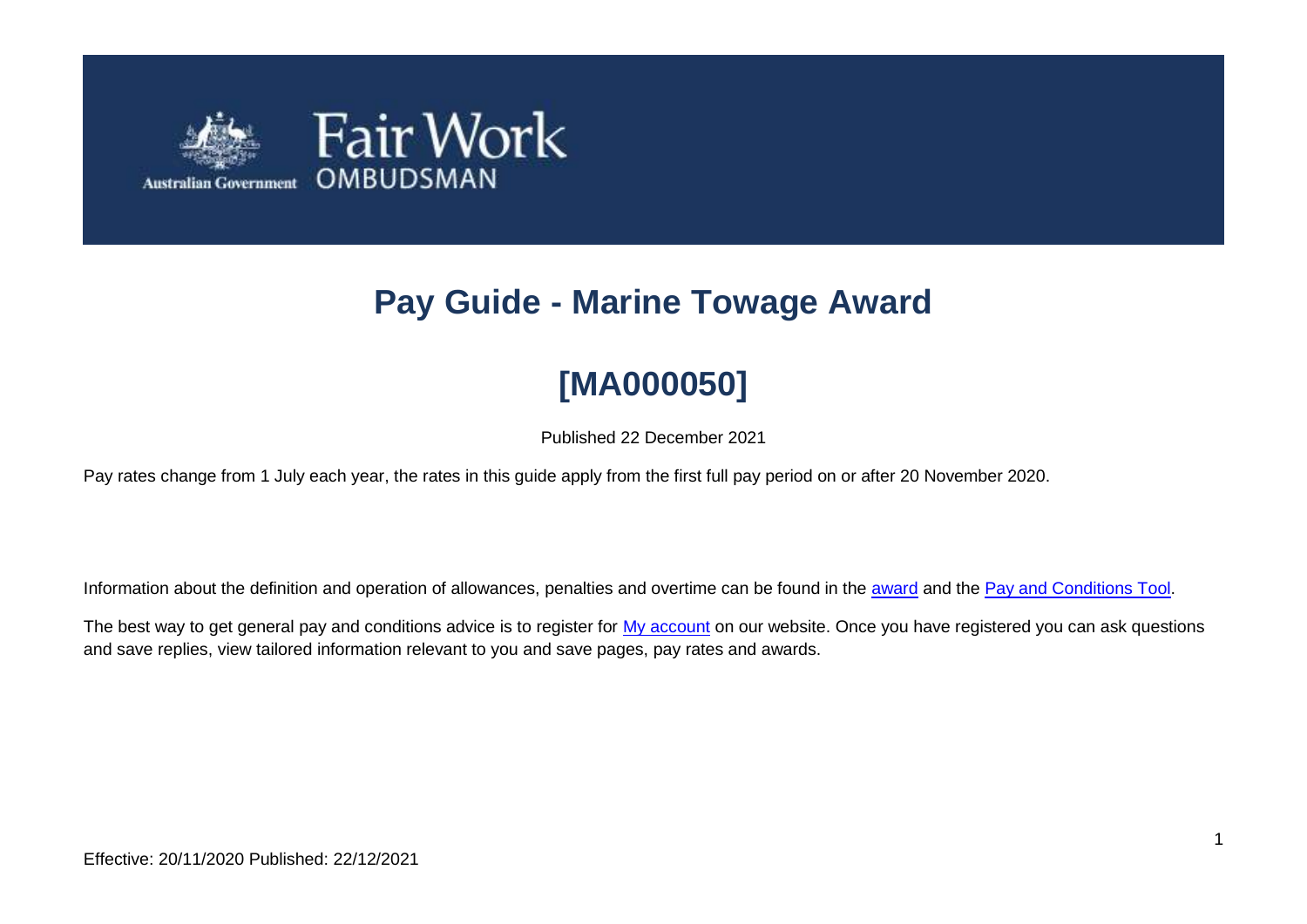# **Rates of pay**

# **Adult**

## **Full-time & part-time - Not special voyages**

| <b>Classification</b>           | Weekly<br>pay rate | <b>Hourly</b><br>pay rate | Daily pay<br>rate | <b>Public</b><br>holiday | <b>Overtime</b><br>- Monday<br>to<br>Saturday -<br>first 2<br>hours | <b>Overtime</b><br>- Monday<br>to<br>Saturday -<br>after 2<br>hours | <b>Overtime</b><br>- Sunday | <b>Extended</b><br>hours -<br>more than<br>16<br>continuous<br>hours | <b>Overtime</b><br>- public<br>holiday |
|---------------------------------|--------------------|---------------------------|-------------------|--------------------------|---------------------------------------------------------------------|---------------------------------------------------------------------|-----------------------------|----------------------------------------------------------------------|----------------------------------------|
| Rating / General purpose rating | \$859.60           | \$24.56                   | \$122.80          | \$36.84                  | \$36.84                                                             | \$49.12                                                             | \$49.12                     | \$49.12                                                              | \$61.40                                |
| <b>Category 1</b>               |                    |                           |                   |                          |                                                                     |                                                                     |                             |                                                                      |                                        |
| (0-1850 tonnage/power units)    |                    |                           |                   |                          |                                                                     |                                                                     |                             |                                                                      |                                        |
| Mate                            | \$976.70           | \$27.91                   | \$139.53          | \$41.87                  | \$41.87                                                             | \$55.82                                                             | \$55.82                     | \$55.82                                                              | \$69.78                                |
| Master/Engineer                 | \$1,172.20         | \$33.49                   | \$167.46          | \$50.24                  | \$50.24                                                             | \$66.98                                                             | \$66.98                     | \$66.98                                                              | \$83.73                                |
| <b>Category 2</b>               |                    |                           |                   |                          |                                                                     |                                                                     |                             |                                                                      |                                        |
| (1850 or more tonnage/power     |                    |                           |                   |                          |                                                                     |                                                                     |                             |                                                                      |                                        |
| units)                          |                    |                           |                   |                          |                                                                     |                                                                     |                             |                                                                      |                                        |
| Mate                            | \$1,020.20         | \$29.15                   | \$145.74          | \$43.73                  | \$43.73                                                             | \$58.30                                                             | \$58.30                     | \$58.30                                                              | \$72.88                                |
| Master/Engineer                 | \$1,235.70         | \$35.31                   | \$176.53          | \$52.97                  | \$52.97                                                             | \$70.62                                                             | \$70.62                     | \$70.62                                                              | \$88.28                                |

## **Full-time & part-time - Special voyages in harbour towage operations - Free running voyage**

| <b>Classification</b>                         | Daily pay rate - first 24 hours | After 24 hours - for each 8 hours (or part of 8 |
|-----------------------------------------------|---------------------------------|-------------------------------------------------|
|                                               |                                 | hours)                                          |
| General purpose rating                        | \$482.27                        | \$196.48                                        |
| Category 1 (0-1850 tonnage/power units)       |                                 |                                                 |
| Mate (Casual or Tug Mate)                     | \$575.50                        | \$223.28                                        |
| Mate (Permanent Tug Master) & Engineer        | \$703.51                        | \$267.92                                        |
| Master & Chief Engineer                       | \$746.09                        | \$267.92                                        |
| Category 2 (1850 or more tonnage/power units) |                                 |                                                 |
| Mate (Casual or Tug Mate)                     | \$575.50                        | \$233.20                                        |
| Mate (Permanent Tug Master) & Engineer        | \$703.51                        | \$282.48                                        |
| Master & Chief Engineer                       | \$746.09                        | \$282.48                                        |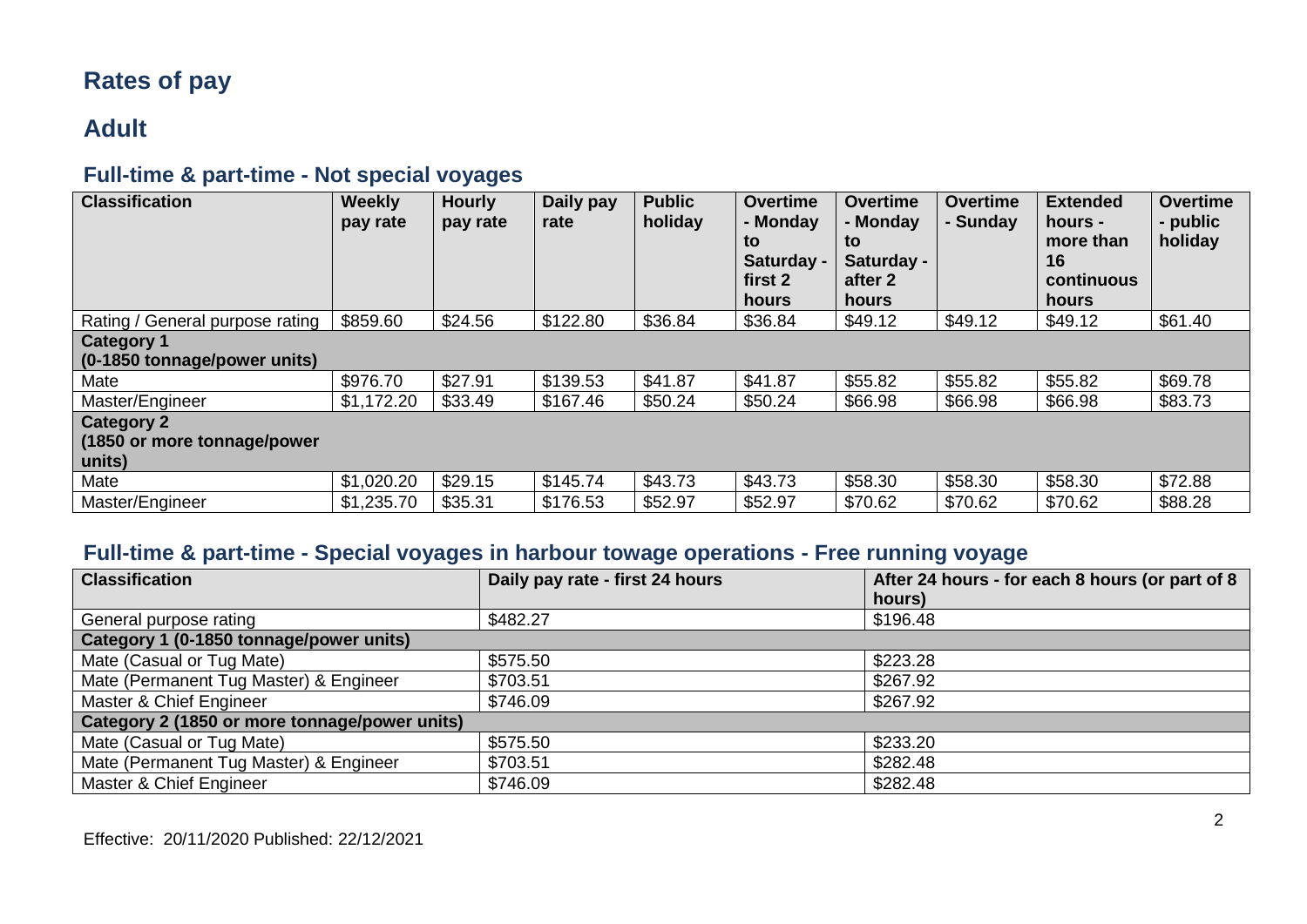#### **Full-time & part-time - Special voyages in harbour towage operations - Contract towage**

| <b>Classification</b>                         | Daily pay rate - first 24 hours | After 24 hours - for each 8 hours (or part of |
|-----------------------------------------------|---------------------------------|-----------------------------------------------|
|                                               |                                 | 8 hours)                                      |
| General purpose rating                        | \$645.87                        | \$196.48                                      |
| Category 1 (0-1850 tonnage/power units)       |                                 |                                               |
| Mate (Casual or Tug Mate)                     | \$739.20                        | \$223.28                                      |
| Mate (Permanent Tug Master) & Engineer        | \$866.95                        | \$267.92                                      |
| Master & Chief Engineer                       | \$905.70                        | \$267.92                                      |
| Category 2 (1850 or more tonnage/power units) |                                 |                                               |
| Mate (Casual or Tug Mate)                     | \$739.20                        | \$233.20                                      |
| Mate (Permanent Tug Master) & Engineer        | \$866.95                        | \$282.48                                      |
| Master & Chief Engineer                       | \$905.70                        | \$282.48                                      |

## **Full-time & part-time - Special voyages in harbour towage operations - Delivery voyage**

| <b>Classification</b>                  | Daily pay rate |
|----------------------------------------|----------------|
| General purpose rating                 | \$482.27       |
| Mate (Casual or Tug Mate)              | \$575.50       |
| Mate (Permanent Tug Master) & Engineer | \$703.51       |
| Master & Chief Engineer                | \$746.09       |

#### **Full-time & part-time - Special voyages in harbour towage operations - Emergency towage operations**

| <b>Classification</b>                  | Daily pay rate |
|----------------------------------------|----------------|
| General purpose rating                 | \$809.43       |
| Mate (Casual or Tug Mate)              | \$903.06       |
| Mate (Permanent Tug Master) & Engineer | \$1,031.59     |
| Master & Chief Engineer                | \$1,079.06     |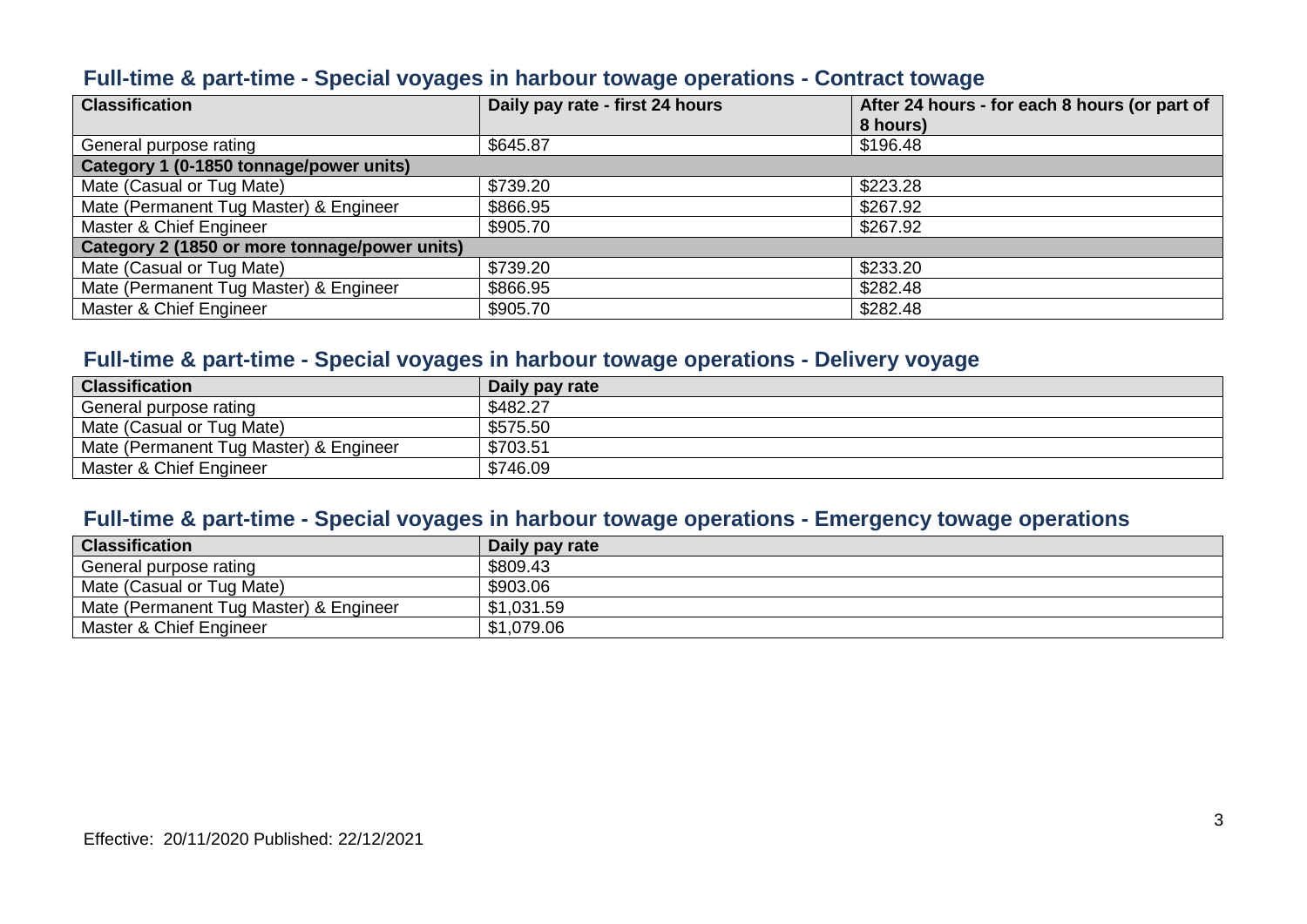## **Casual - Not special voyages**

| <b>Classification</b>                         | Hourly pay<br>rate | <b>Public</b><br>holiday | Overtime -<br><b>Monday to</b><br>Saturday -<br>first 2<br>hours | Overtime -<br><b>Monday to</b><br>Saturday -<br>after 2<br>hours | Overtime -<br>Sunday | <b>Extended</b><br>hours -<br>more than<br>16<br>continuous<br>hours | Overtime -<br>public<br>holiday |
|-----------------------------------------------|--------------------|--------------------------|------------------------------------------------------------------|------------------------------------------------------------------|----------------------|----------------------------------------------------------------------|---------------------------------|
| Rating / General purpose rating               | \$30.70            | \$42.98                  | \$46.05                                                          | \$61.40                                                          | \$61.40              | \$55.26                                                              | \$61.40                         |
| Category 1 (0-1850 tonnage/power units)       |                    |                          |                                                                  |                                                                  |                      |                                                                      |                                 |
| Mate                                          | \$34.89            | \$48.84                  | \$52.33                                                          | \$69.78                                                          | \$69.78              | \$62.80                                                              | \$69.78                         |
| Master/Engineer                               | \$41.86            | \$58.61                  | \$62.79                                                          | \$83.73                                                          | \$83.73              | \$75.35                                                              | \$83.73                         |
| Category 2 (1850 or more tonnage/power units) |                    |                          |                                                                  |                                                                  |                      |                                                                      |                                 |
| Mate                                          | \$36.44            | \$51.01                  | \$54.66                                                          | \$72.88                                                          | \$72.88              | \$65.59                                                              | \$72.88                         |
| Master/Engineer                               | \$44.14            | \$61.79                  | \$66.21                                                          | \$88.28                                                          | \$88.28              | \$79.45                                                              | \$88.28                         |

## **Casual - Special voyages in harbour towage operations - Free running voyage**

Casual employees on special voyages receive either the hourly pay rate for the number of hours worked or the daily pay rate, whichever is higher.

| <b>Classification</b>                         | Hourly pay rate | Daily pay rate - first 24 | After 24 hours - for each 8 |
|-----------------------------------------------|-----------------|---------------------------|-----------------------------|
|                                               |                 | hours                     | hours (or part of 8 hours)  |
| General purpose rating                        | \$30.70         | \$482.27                  | \$196.48                    |
| Category 1 (0-1850 tonnage/power units)       |                 |                           |                             |
| Mate (Casual or Tug Mate)                     | \$34.89         | \$575.50                  | \$223.28                    |
| Mate (Permanent Tug Master) & Engineer        | \$41.86         | \$703.51                  | \$267.92                    |
| Master & Chief Engineer                       | \$41.86         | \$746.09                  | \$267.92                    |
| Category 2 (1850 or more tonnage/power units) |                 |                           |                             |
| Mate (Casual or Tug Mate)                     | \$36.44         | \$575.50                  | \$233.20                    |
| Mate (Permanent Tug Master) & Engineer        | \$44.14         | \$703.51                  | \$282.48                    |
| Master & Chief Engineer                       | \$44.14         | \$746.09                  | \$282.48                    |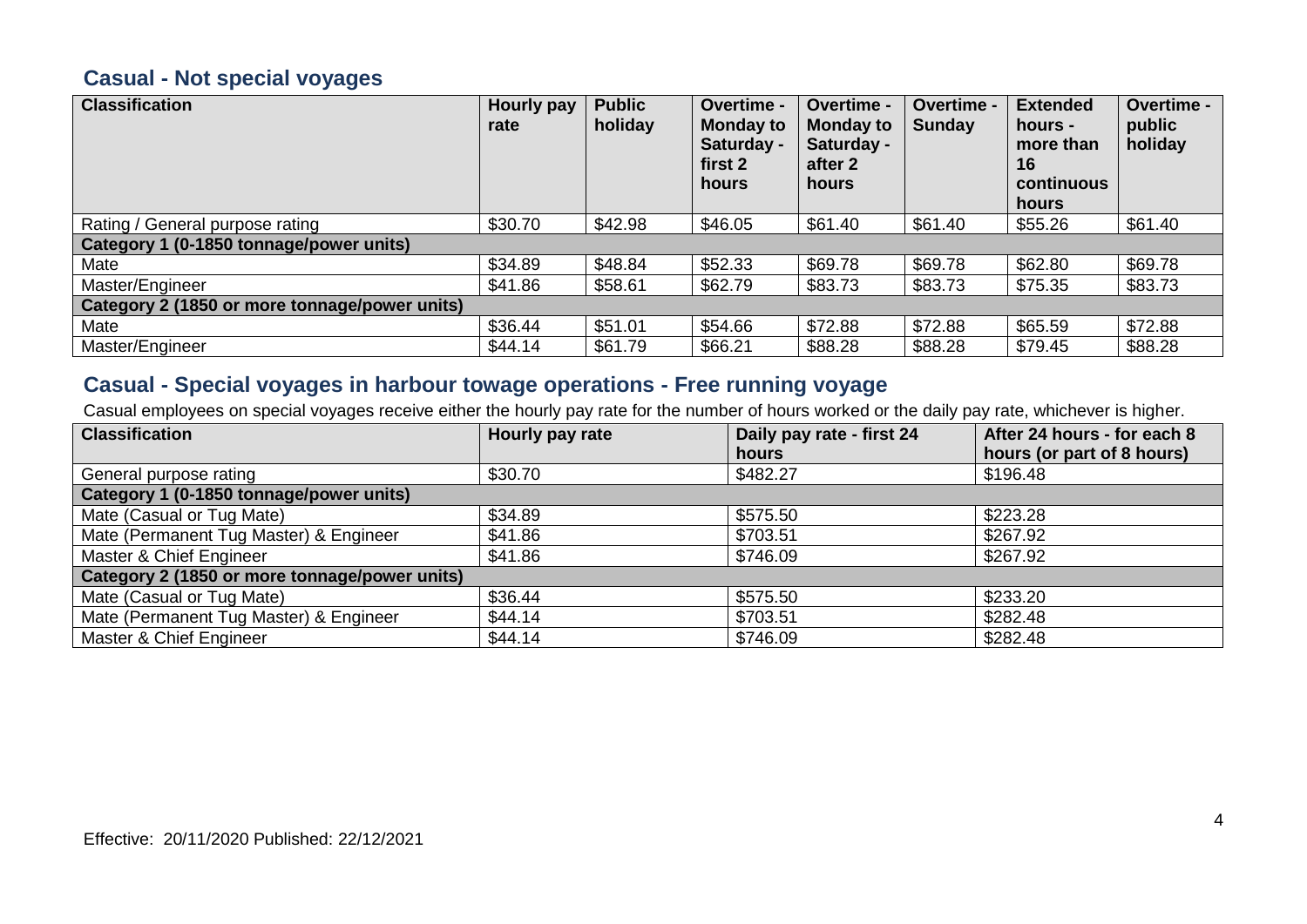#### **Casual - Special voyages in harbour towage operations - Contract towage**

Casual employees on special voyages receive either the hourly pay rate for the number of hours worked or the daily pay rate, whichever is higher.

| <b>Classification</b>                         | Hourly pay rate | Daily pay rate - first 24 | After 24 hours - for each 8 |
|-----------------------------------------------|-----------------|---------------------------|-----------------------------|
|                                               |                 | hours                     | hours (or part of 8 hours)  |
| General purpose rating                        | \$30.70         | \$645.87                  | \$196.48                    |
| Category 1 (0-1850 tonnage/power units)       |                 |                           |                             |
| Mate (Casual or Tug Mate)                     | \$34.89         | \$739.20                  | \$223.28                    |
| Mate (Permanent Tug Master) & Engineer        | \$41.86         | \$866.95                  | \$267.92                    |
| Master & Chief Engineer                       | \$41.86         | \$905.70                  | \$267.92                    |
| Category 2 (1850 or more tonnage/power units) |                 |                           |                             |
| Mate (Casual or Tug Mate)                     | \$36.44         | \$739.20                  | \$233.20                    |
| Mate (Permanent Tug Master) & Engineer        | \$44.14         | \$866.95                  | \$282.48                    |
| Master & Chief Engineer                       | \$44.14         | \$905.70                  | \$282.48                    |

#### **Casual - Special voyages in harbour towage operations - Delivery voyage**

Casual employees on special voyages receive either the hourly pay rate for the number of hours worked or the daily pay rate, whichever is higher.

| <b>Classification</b>                         | Hourly pay rate | Daily pay rate |
|-----------------------------------------------|-----------------|----------------|
| General purpose rating                        | \$30.70         | \$482.27       |
| Category 1 (0-1850 tonnage/power units)       |                 |                |
| Mate (Casual or Tug Mate)                     | \$34.89         | \$575.50       |
| Mate (Permanent Tug Master) & Engineer        | \$41.86         | \$703.51       |
| Master & Chief Engineer                       | \$41.86         | \$746.09       |
| Category 2 (1850 or more tonnage/power units) |                 |                |
| Mate (Casual or Tug Mate)                     | \$36.44         | \$575.50       |
| Mate (Permanent Tug Master) & Engineer        | \$44.14         | \$703.51       |
| Master & Chief Engineer                       | \$44.14         | \$746.09       |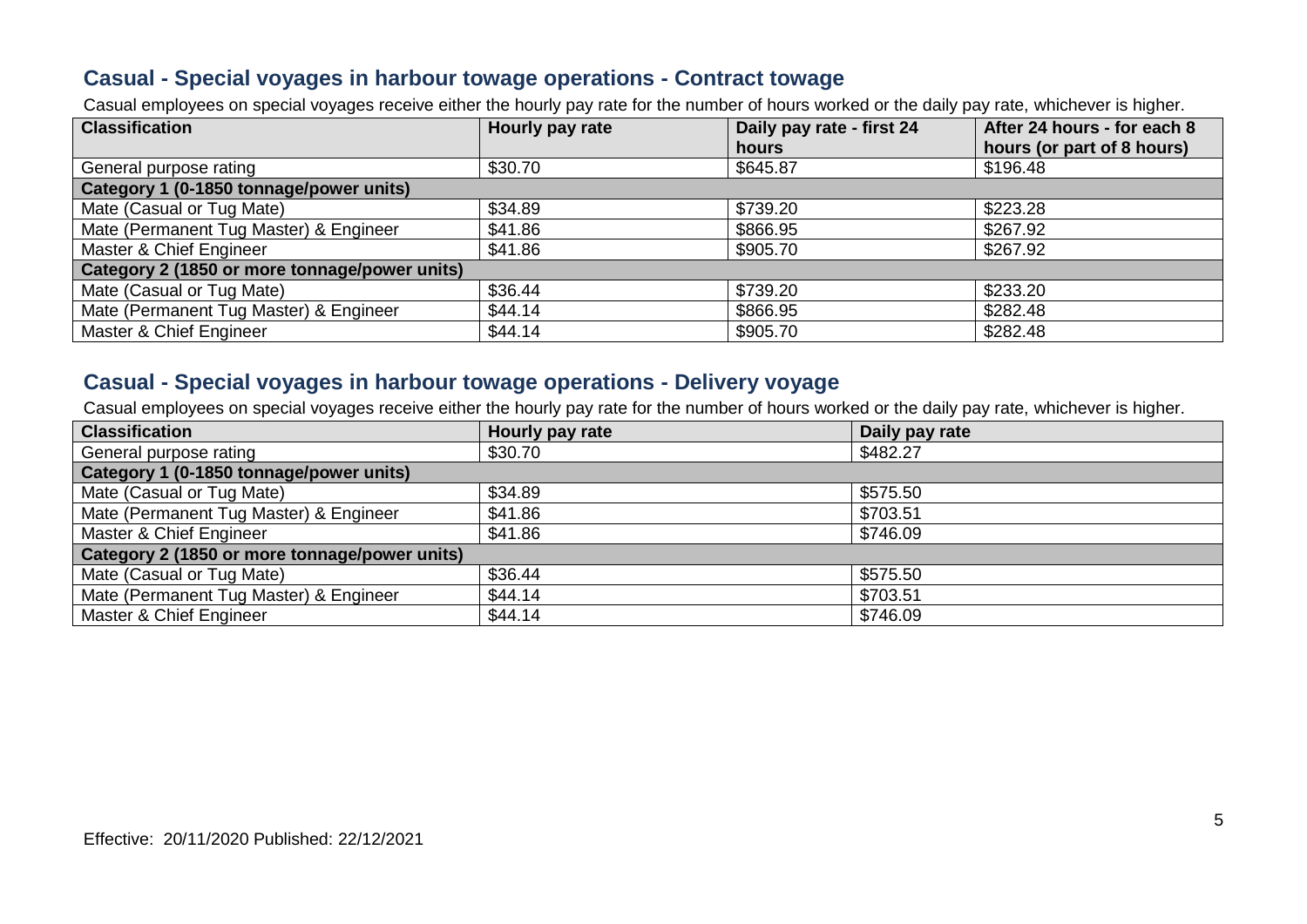#### **Casual - Special voyages in harbour towage operations - Emergency towage operations**

Casual employees on special voyages receive either the hourly pay rate for the number of hours worked or the daily pay rate, whichever is higher.

| <b>Classification</b>                         | Hourly pay rate | Daily pay rate |  |
|-----------------------------------------------|-----------------|----------------|--|
| General purpose rating                        | \$30.70         | \$809.43       |  |
| Category 1 (0-1850 tonnage/power units)       |                 |                |  |
| Mate (Casual or Tug Mate)                     | \$34.89         | \$903.06       |  |
| Mate (Permanent Tug Master) & Engineer        | \$41.86         | \$1,031.59     |  |
| Master & Chief Engineer                       | \$41.86         | \$1,079.06     |  |
| Category 2 (1850 or more tonnage/power units) |                 |                |  |
| Mate (Casual or Tug Mate)                     | \$36.44         | \$903.06       |  |
| Mate (Permanent Tug Master) & Engineer        | \$44.14         | \$1,031.59     |  |
| Master & Chief Engineer                       | \$44.14         | \$1,079.06     |  |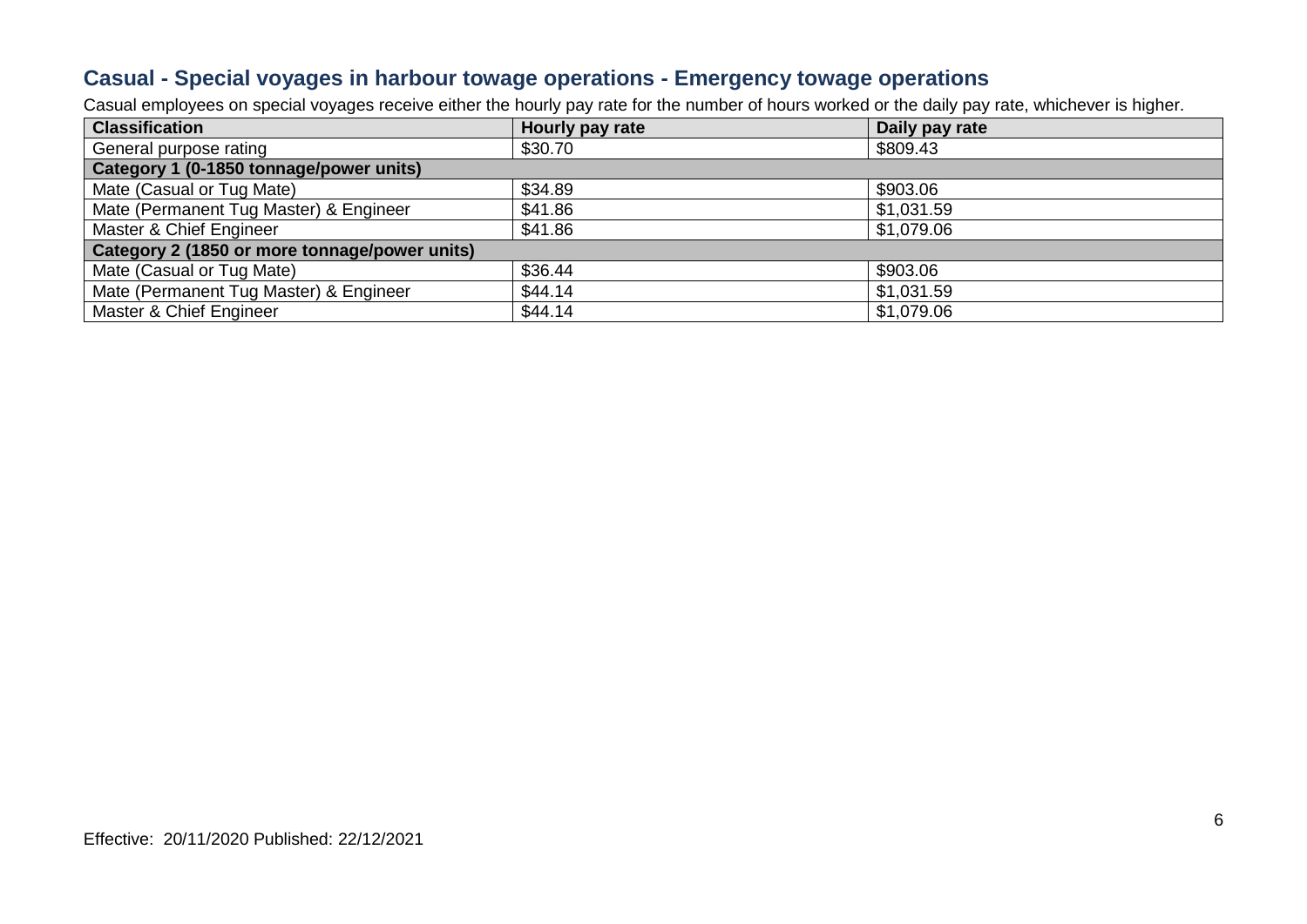# **Allowances**

| <b>Allowances</b>                                                          | <b>Rate</b>                                                               |
|----------------------------------------------------------------------------|---------------------------------------------------------------------------|
| Expenses reimbursement                                                     | reimbursement for any expenses reasonably incurred                        |
| Industrial / protective clothing and equipment allowance                   | reimbursement for the cost of the clothing and equipment                  |
| Loss of personal effects allowance - outside work                          | compensation for loss or damage to a maximum of \$466.80 per item         |
|                                                                            | with a maximum total payment of \$2,799.00                                |
| Loss of personal effects allowance - not outside work                      | compensation for loss or damage to a maximum of \$466.80 per item         |
|                                                                            | with a maximum total payment of \$1,754.00                                |
| Out-port meal allowances                                                   | \$16.70 for breakfast, \$19.56 for lunch and \$31.50 for dinner, per day  |
| Out-port accommodation allowance                                           | \$88.42 per day                                                           |
| Sunglasses allowance                                                       | \$51.60 per year                                                          |
| Transport reimbursement - travelling between home port and another<br>port | reimbursement for the reasonable cost of transport                        |
| Travelling time allowance - travelling between home port and another       | payment for travel time as time worked                                    |
| port                                                                       |                                                                           |
| Cyclone shipkeeping allowance - Harbour towage operations                  | \$16.85 per hour                                                          |
| Emergency maintenance allowance - Harbour towage operations -              | \$56.91 per hour                                                          |
| General purpose rating                                                     |                                                                           |
| Emergency maintenance allowance - Harbour towage operations -              | \$70.92 per hour                                                          |
| Category 1 (0-1850 tonnage/power units) - Mate                             |                                                                           |
| Emergency maintenance allowance - Harbour towage operations -              | \$90.34 per hour                                                          |
| Category 1 (0-1850 tonnage/power units) - Master and Engineer              |                                                                           |
| Emergency maintenance allowance - Harbour towage operations -              | \$65.33 per hour                                                          |
| Category 2 (1850 or more tonnage/power units) - Mate                       |                                                                           |
| Emergency maintenance allowance - Harbour towage operations -              | \$94.21 per hour                                                          |
| Category 2 (1850 or more tonnage/power units) - Master and Engineer        |                                                                           |
| Firefighting insurance allowance - Harbour towage operations               | allowance equal to the annual insurance policy premium                    |
| Insurance policy outside work allowance - Harbour towage operations        | allowance equal to the annual insurance policy premium                    |
| Meal allowance - Harbour towage operations                                 | \$15.04 per day                                                           |
| Nominated voyage allowance - Harbour towage operations                     | \$21.15 per hour                                                          |
| Phone reimbursement - Harbour towage operations                            | reimbursement of \$166.03 per year                                        |
| Phone installation reimbursement - Harbour towage operations               | reimbursement for the installation of a new service and transfer costs on |
|                                                                            | one occasion                                                              |
| Cooking allowance - Rating and General purpose rating acting as Cook -     | \$1.02 per hour up to a maximum of \$35.85 per week                       |
| Tug and barge operations                                                   |                                                                           |